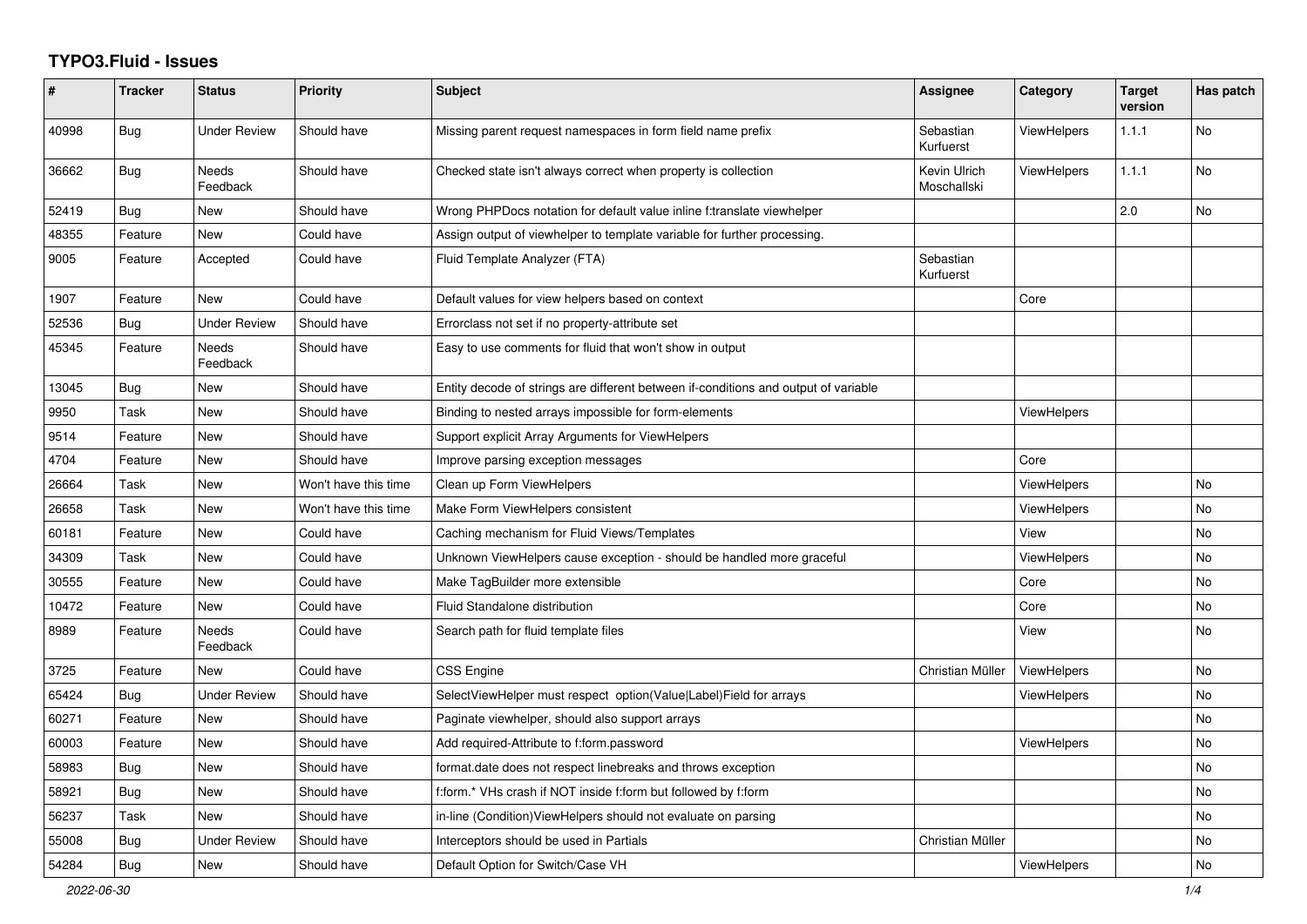| #     | <b>Tracker</b> | <b>Status</b>       | <b>Priority</b> | Subject                                                                                       | <b>Assignee</b>       | Category    | <b>Target</b><br>version | Has patch |
|-------|----------------|---------------------|-----------------|-----------------------------------------------------------------------------------------------|-----------------------|-------------|--------------------------|-----------|
| 54195 | Task           | New                 | Should have     | Rename and move FormViewHelper's errorClass value, currently 'f3-form-error'                  | Adrian Föder          | ViewHelpers |                          | <b>No</b> |
| 53806 | <b>Bug</b>     | <b>Under Review</b> | Should have     | Paginate widget maximumNumberOfLinks rendering wrong number of links                          | Bastian<br>Waidelich  | Widgets     |                          | No        |
| 52640 | Feature        | <b>Under Review</b> | Should have     | Create an UnlessViewHelper as opposite to the IfViewHelper                                    | Marc Neuhaus          |             |                          | <b>No</b> |
| 52591 | Bug            | New                 | Should have     | The Pagination Widget broken for joined objects                                               |                       |             |                          | No        |
| 51277 | Feature        | <b>New</b>          | Should have     | ViewHelper context should be aware of actual file occurrence                                  |                       |             |                          | <b>No</b> |
| 50888 | Bug            | <b>Under Review</b> | Should have     | WSOD by changing name of section and if Fluid caches are generated                            |                       |             |                          | No        |
| 49756 | Feature        | <b>Under Review</b> | Should have     | Select values by array key in checkbox viewhelper                                             |                       |             |                          | No        |
| 49600 | Bug            | <b>New</b>          | Should have     | f:form tag shown as a HTML on frontend                                                        |                       | ViewHelpers |                          | No        |
| 47669 | Task           | <b>New</b>          | Should have     | FormViewHelper does not define the default request method                                     |                       |             |                          | No        |
| 47006 | <b>Bug</b>     | <b>Under Review</b> | Should have     | widget identifier are not unique                                                              |                       |             |                          | No        |
| 46545 | Feature        | New                 | Should have     | Better support for arrays in options of SelectViewHelper                                      |                       |             |                          | No        |
| 46257 | Feature        | <b>Under Review</b> | Should have     | Add escape sequence support for Fluid                                                         |                       | Core        |                          | No        |
| 46091 | Task           | Needs<br>Feedback   | Should have     | Show source file name and position on exceptions during parsing                               |                       |             |                          | No        |
| 45394 | Task           | New                 | Should have     | Forwardport Unit test for standalone view                                                     |                       | View        |                          | No        |
| 45153 | Feature        | <b>New</b>          | Should have     | f:be.menus.actionMenuItem - Detection of the current select option is insufficient            |                       |             |                          | No        |
| 43072 | Task           | New                 | Should have     | Remove TOKENS for adding templates fallback in Backporter                                     |                       | View        |                          | No        |
| 43071 | Task           | New                 | Should have     | Remove TOKENS for adding fallback teplates in B                                               |                       |             |                          | <b>No</b> |
| 42743 | Task           | New                 | Should have     | Remove inline style for hidden form fields                                                    |                       |             |                          | No        |
| 42397 | Feature        | New                 | Should have     | Missing viewhelper for general links                                                          |                       |             |                          | No        |
| 40081 | Feature        | <b>New</b>          | Should have     | Allow assigned variables as keys in arrays                                                    |                       |             |                          | No        |
| 39990 | Bug            | New                 | Should have     | Same form twice in one template: hidden fields for empty values are only rendered<br>once     |                       | Core        |                          | No        |
| 39936 | Feature        | <b>New</b>          | Should have     | registerTagAttribute should handle default values                                             |                       | ViewHelpers |                          | No        |
| 38130 | Feature        | New                 | Should have     | Checkboxes and multiple select fields should have an assignable default value                 |                       |             |                          | No        |
| 37619 | <b>Bug</b>     | New                 | Should have     | Fatal Error when using variable in name attribute of Section ViewHelper                       |                       | ViewHelpers |                          | <b>No</b> |
| 37095 | Feature        | New                 | Should have     | It should be possible to set a different template on a Fluid TemplateView inside an<br>action | Christopher<br>Hlubek |             |                          | No        |
| 36655 | Bug            | New                 | Should have     | Pagination Links                                                                              |                       | Widgets     |                          | No        |
| 36410 | Feature        | New                 | Should have     | Allow templates to send arguments back to layout                                              |                       | ViewHelpers |                          | No        |
| 34682 | Bug            | <b>Under Review</b> | Should have     | Radio Button missing checked on validation error                                              |                       | ViewHelpers |                          | No        |
| 33394 | Feature        | Needs<br>Feedback   | Should have     | Logical expression parser for BooleanNode                                                     | <b>Tobias Liebig</b>  | Core        |                          | No        |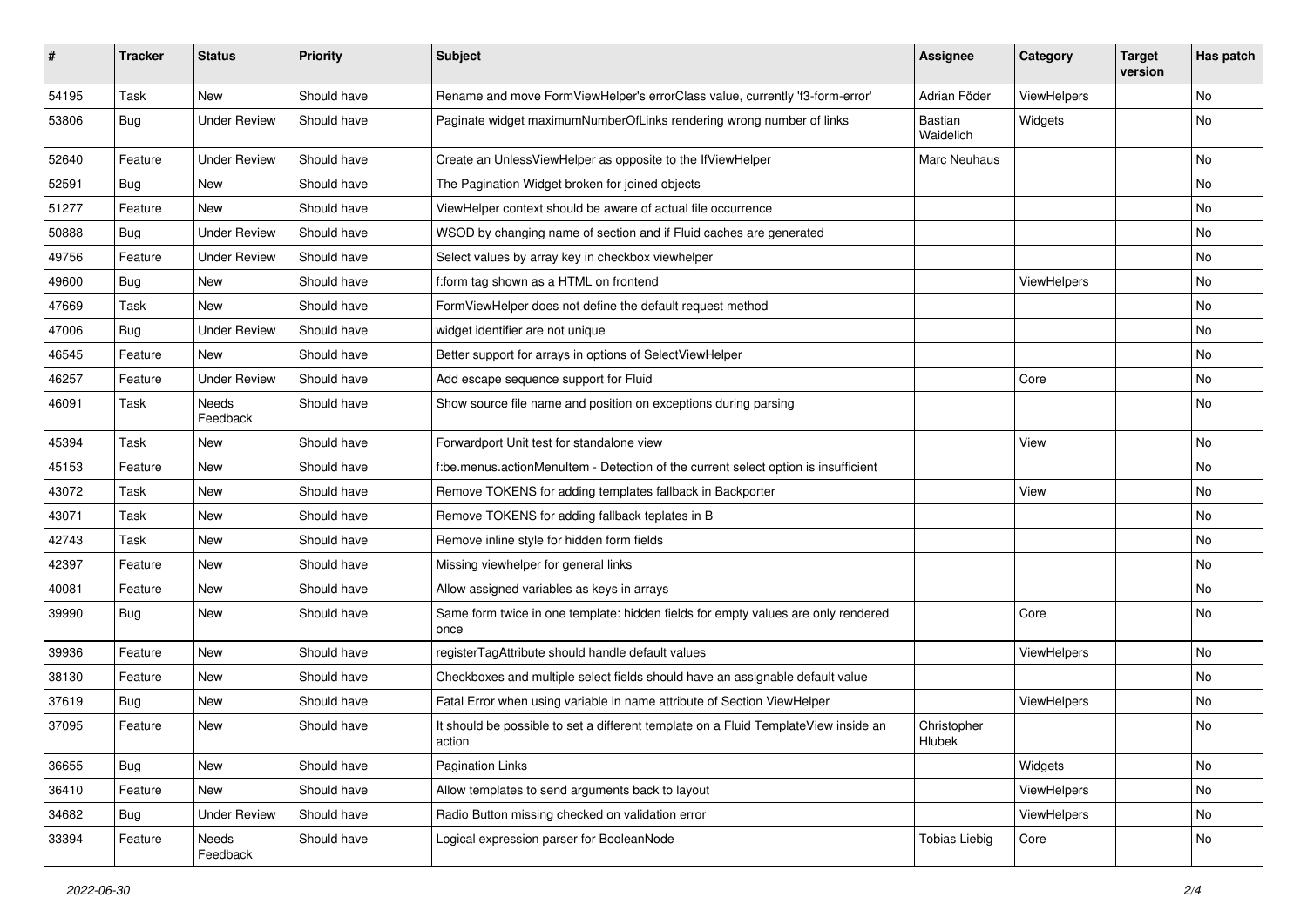| $\pmb{\#}$ | <b>Tracker</b> | <b>Status</b>       | <b>Priority</b> | Subject                                                                                                     | <b>Assignee</b>        | Category    | <b>Target</b><br>version | Has patch |
|------------|----------------|---------------------|-----------------|-------------------------------------------------------------------------------------------------------------|------------------------|-------------|--------------------------|-----------|
| 33215      | Feature        | New                 | Should have     | RFC: Dynamic values in ObjectAccess paths                                                                   |                        |             |                          | No        |
| 31955      | Feature        | New                 | Should have     | f:uri.widget                                                                                                |                        | Widgets     |                          | No        |
| 28554      | <b>Bug</b>     | New                 | Should have     | (v4) implement feature flag to disable caching                                                              |                        |             |                          | No        |
| 28553      | Bug            | New                 | Should have     | improve XHProf test setup                                                                                   |                        |             |                          | No        |
| 28552      | Bug            | New                 | Should have     | (v5) write ViewHelper test for compiled run; adjust functional test to do two passes<br>(uncached & cached) |                        |             |                          | No        |
| 28551      | Bug            | Accepted            | Should have     | (v4) backport VHTest                                                                                        | Sebastian<br>Kurfuerst |             |                          | No        |
| 28550      | Bug            | New                 | Should have     | (v4) make widgets cacheable, i.e. not implement childnodeaccess interface                                   |                        |             |                          | No        |
| 28549      | Bug            | New                 | Should have     | make widgets cacheable, i.e. not implement childnodeaccess interface                                        |                        |             |                          | No        |
| 12863      | <b>Bug</b>     | New                 | Should have     | Attributes of a viewhelper can't contain a '-'                                                              | Sebastian<br>Kurfuerst | Core        |                          | No        |
| 10911      | Task           | New                 | Should have     | Tx_Fluid_ViewHelpers_Form_AbstractFormViewHelper->renderHiddenIdentityField<br>should be more reliable      |                        | ViewHelpers |                          | No        |
| 8648       | Bug            | New                 | Should have     | format.crop ViewHelper should support all features of the crop stdWrap function                             |                        | ViewHelpers |                          | No        |
| 8491       | Task           | Needs<br>Feedback   | Should have     | link.action and uri.action differ in absolute argument                                                      | Karsten<br>Dambekalns  | ViewHelpers |                          | No        |
| 5933       | Feature        | Accepted            | Should have     | Optional section rendering                                                                                  | Sebastian<br>Kurfuerst | ViewHelpers |                          | No        |
| 3481       | Bug            | New                 | Should have     | Use ViewHelperVariableContainer in PostParseFacet                                                           |                        | Core        |                          | No        |
| 3291       | Feature        | Needs<br>Feedback   | Should have     | Cacheable viewhelpers                                                                                       |                        |             |                          | No        |
| 59057      | Bug            | Under Review        | Must have       | Hidden empty value fields shoud be disabled when related field is disabled                                  | Bastian<br>Waidelich   | ViewHelpers |                          | No        |
| 57885      | Bug            | <b>New</b>          | Must have       | Inputs are cleared from a second form if the first form produced a vallidation error                        |                        |             |                          | <b>No</b> |
| 51100      | Feature        | New                 | Must have       | Links with absolute URI should have the option of URI Scheme                                                |                        | ViewHelpers |                          | No        |
| 49038      | Bug            | New                 | Must have       | form.select does not select the first item if prependOptionValue is used                                    |                        |             |                          | No        |
| 40064      | Bug            | New                 | Must have       | Multiselect is not getting persisted                                                                        |                        | ViewHelpers |                          | No        |
| 38369      | Bug            | New                 | Must have       | Resource ViewHelpers should not fall back to request package                                                |                        | View        |                          | No        |
| 33628      | <b>Bug</b>     | Needs<br>Feedback   | Must have       | Multicheckboxes (multiselect) for Collections don't work                                                    | Christian Müller       | ViewHelpers |                          | No        |
| 33551      | Bug            | New                 | Must have       | View helper values break out of a partial scope                                                             | Sebastian<br>Kurfuerst | Core        |                          | No        |
| 27607      | Bug            | New                 | Must have       | Make Fluid comparisons work when first element is STRING, second is NULL.                                   |                        | Core        |                          | No        |
| 5636       | Task           | <b>Under Review</b> | Must have       | Form RadioViewHelper and CheckBoxViewHelper miss check for existing object<br>before it is accessed.        |                        |             |                          | No        |